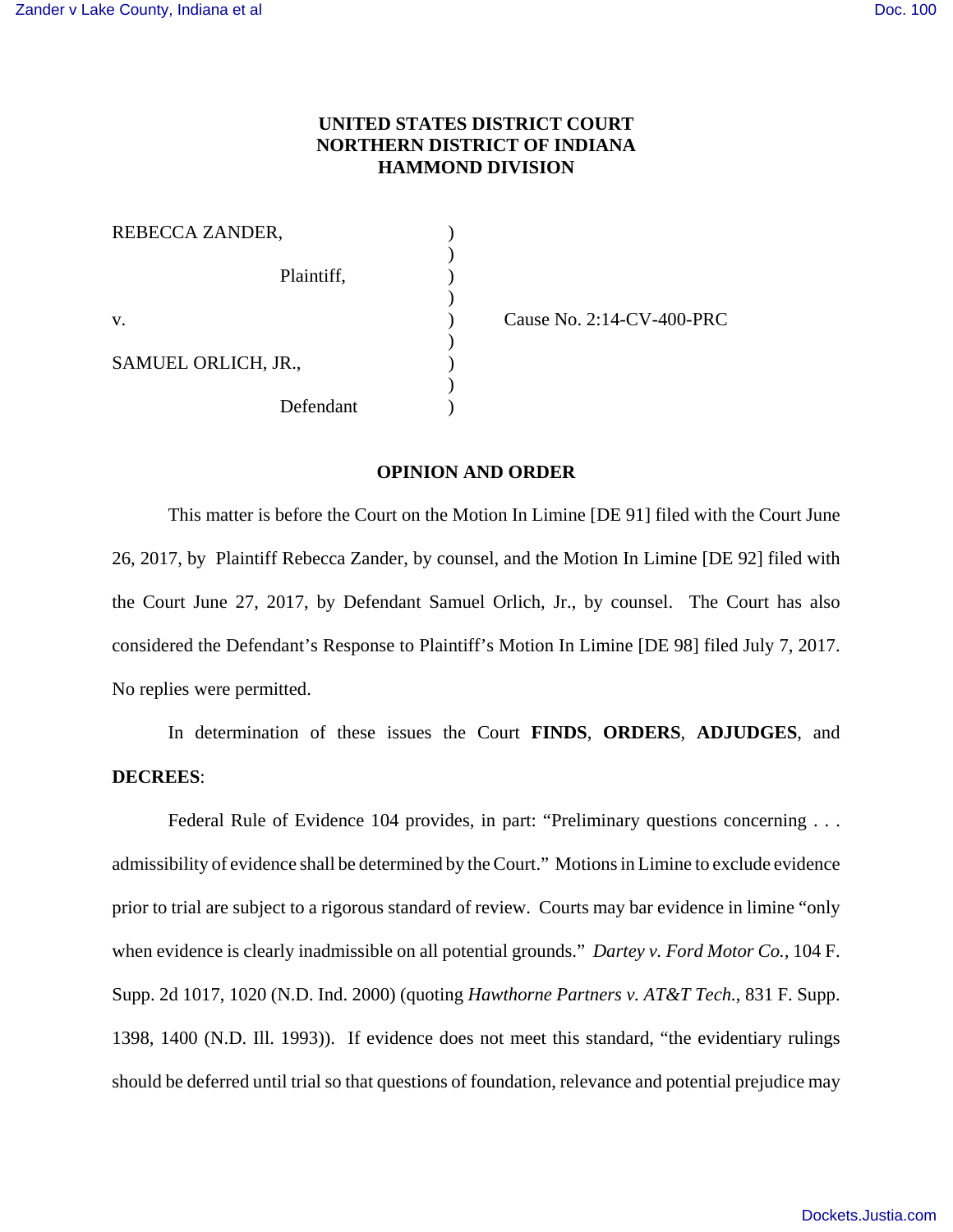be resolved in proper context." *Id.* (quoting *Hawthorne*, 831 F. Supp. at 1400).

A court's rulings in limine are preliminary in nature and subject to change. In this Order the Court is not making final determination on the admissibility of any evidence. The Court reserves the right to change these rulings during the trial should the Court find that the evidence or arguments at trial justify such change.

## **PLAINTIFF'S MOTION IN LIMINE**

- 1.a. Evidence or argument regarding settlement discussions or attempts.
- RULING: The Plaintiff's Motion In Limine is **GRANTED** in this regard. Defendant Orlich has no objection.

1.b. Evidence or argument about "bad acts" by Plaintiff Zander..

- RULING: The Plaintiff's Motion In Limine is **PARTIALLY GRANTED** and **PARTIALLY DENIED.** It is granted as to the broad category of "bad acts" in general. It is denied to the extent of Plaintiff Zander's reputation for having a character for truthfulness or untruthfulness (F.R.E. 608 (a) and (b)). It is denied to the extent Plaintiff Zander may, during presentation of her witnesses and evidence, "open the door" to the issue.
- 1.c. Evidence or argument that Plaintiff Zander's counsel is attempting trickery or the like.
- RULING: The Plaintiff's Motion In Limine is **GRANTED** in this regard. Defendant Orlich has no objection.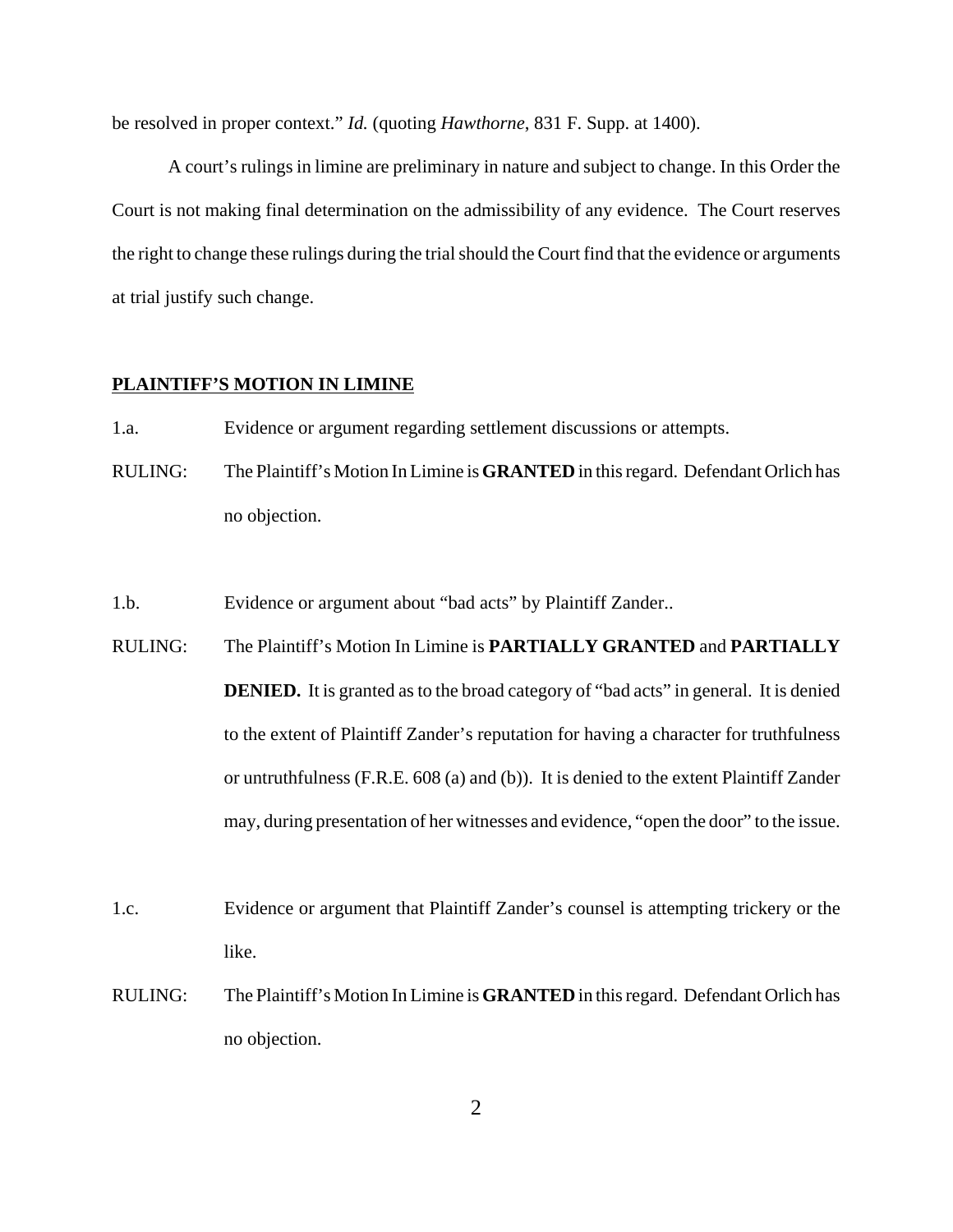- 1.d. Evidence or argument about Plaintiff Zander's attorney contract, relationship, or fee arrangement.
- RULING: The Plaintiff's Motion In Limine is **GRANTED** in this regard. Defendant Orlich has no objection.
- 1.e. Evidence or argument about Plaintiff Zander's income tax consequences should she be awarded a verdict by the jury.
- RULING: The Plaintiff's Motion In Limine is **GRANTED** in this regard. Defendant Orlich has no objection.
- 1.f. Evidence or argument about Plaintiff Zander's investment opportunities for money possibly awarded by the jury.
- RULING: The Plaintiff's Motion In Limine is **GRANTED** in this regard. Defendant Orlich has no objection.
- 1.g. Evidence or argument about Defendant Orlich's ability or inability to pay a judgment and liability insurance matters regarding him.
- RULING: The Plaintiff's Motion In Limine is **GRANTED** in this regard. Defendant Orlich has no objection.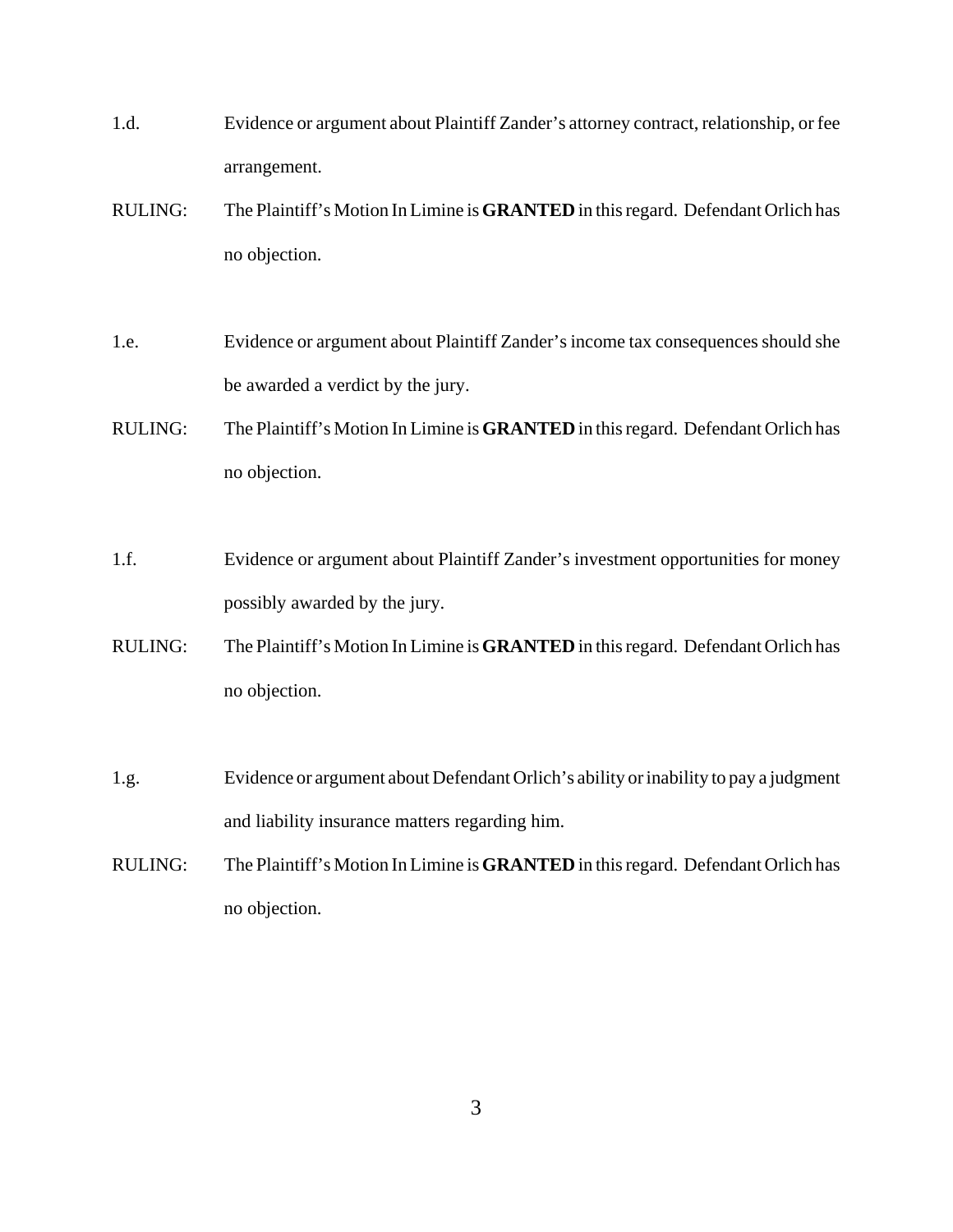- 1.h. Evidence or argument that Plaintiff Zander and her attorney are asking for a greater amount of money then they expect to be awarded by the jury.
- RULING: The Plaintiff's Motion In Limine is **DENIED** in this regard.
- 1.i. Evidence or argument that Plaintiff Zander is trying to win a lottery or is pursuing a get rich quick scheme or the like and / or that she filed for bankruptcy court relief.
- RULING: The Plaintiff's Motion In Limine is **GRANTED** as to the sole fact that Plaintiff Zander filed for bankruptcy court relief; it is **DENIED** as to evidence she may have been untruthful, dishonest, or not appropriately forthcoming with information in her bankruptcy paperwork or proceeding; also, it is **DENIED** as to argument in the nature of statements like she may be trying to win a lottery or is pursuing a get rich quick scheme.
- 1.j. Evidence or argument that Plaintiff Zander must prove a specific dollar amount for non-economic damages.
- RULING: The Plaintiff's Motion In Limine is **GRANTED** in this regard.
- 1.k. Evidence or arguments referring to failure by Plaintiff Zander to call some or all witnesses to testify that she may have called.
- RULING: The Plaintiff's Motion In Limine is **DENIED** in this regard. Of course, either side may tell the jury that all potential witnesses are equally available for either party to subpoena to testify at trial.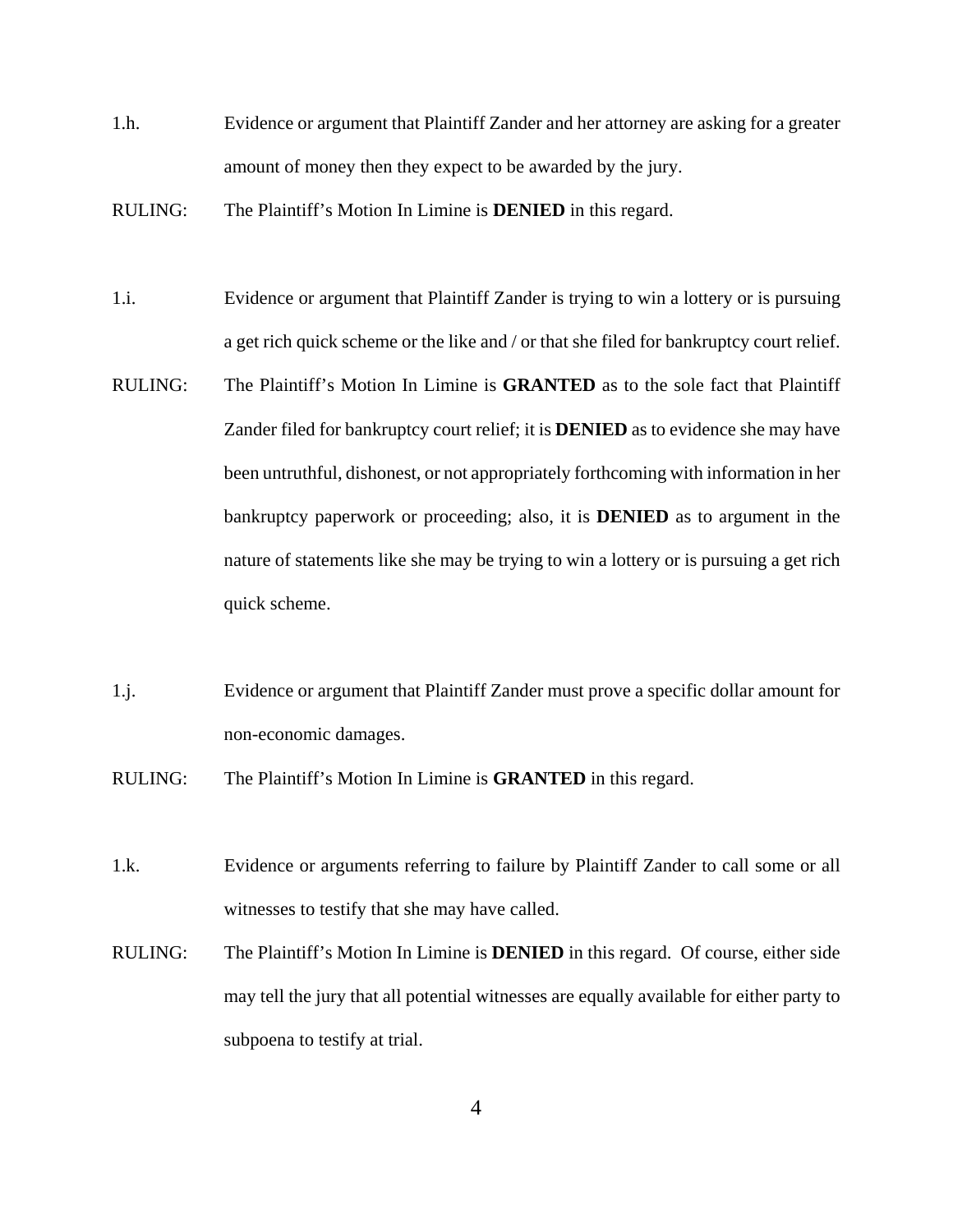- 1.l. Evidence or argument about the date Plaintiff Zander filed her Complaint.
- RULING: The Plaintiff's Motion In Limine is **DENIED** in this regard.
- 1.m. Evidence or argument that Plaintiff Zander attempted to limit evidence by filing her Motion In Limine.
- RULING: The Plaintiff's Motion In Limine is **GRANTED** in this regard. Defendant Orlich has no objection.
- 1.n. Evidence or argument that Defendant Orlich has done specific good acts in an attempt to bolster his general character or reputation.
- RULING: The Plaintiff's Motion In Limine is generally **GRANTED** in this regard; however, should Plaintiff Zander open the door to the general character or general reputation of Defendant Orlich then he may, within the court's discretion, present evidence and argument showing specific good acts by him.
- 1.o. Evidence or argument by Defendant Orlich or his counsel that he is shocked (or the like) by the amount of damages being requested by Plaintiff Zander and her counsel.
- RULING: The Plaintiff's Motion In Limine is **DENIED** in this regard.
- 1.p. Evidence or argument about the personal beliefs of Defendant Orlich or his counsel about the credibility of any witnesses or the credibility of Plaintiff Zander's claims. RULING: The Plaintiff's Motion In Limine is **DENIED** in this regard.
	- 5